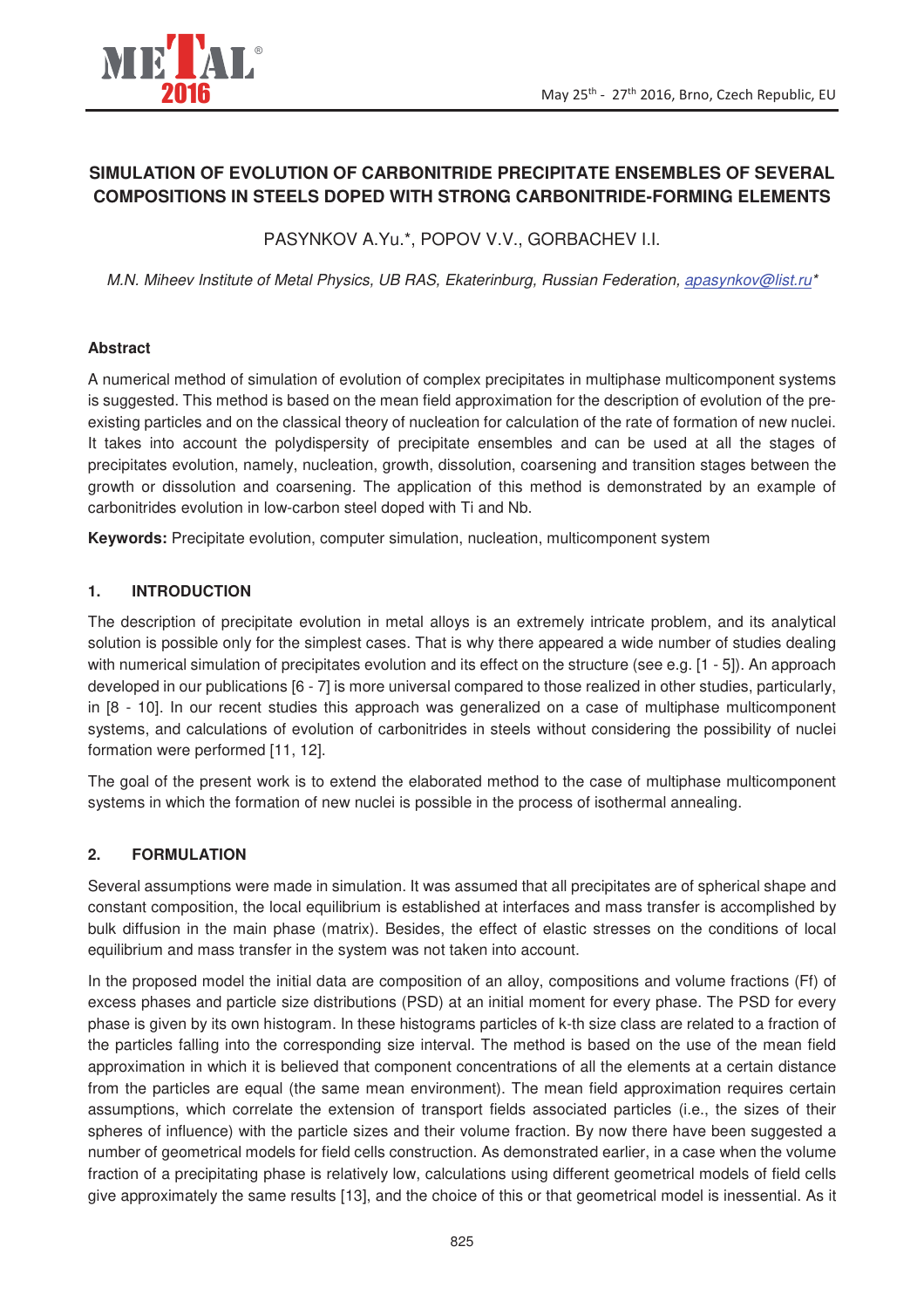

is just the case considered in simulation of carbide evolution in steels (small volume fraction of precipitates), we use the model suggested in [13], in which a field cell radius connected with a particle of phase f in the l-th

size interval is proportional to the particle radius  $\int^f R_l$  and inversely proportional to a cubic root of the total volume fraction of precipitates:

$$
f R_l^L = f R_l \left( \sum_f F_f \right)^{-1/3} \tag{1}
$$

A system of diffusion equations describing substance fluxes in a cell connected with a particle of phase *f* in the *l*-th size interval for a (N+1)-component system is:

$$
\frac{\partial C_i^{\,fl}}{\partial \,\tau} = \frac{1}{r^2} \frac{\partial}{\partial r} \left( r^2 \cdot \sum_{j=1}^N \widetilde{D}_{ij} \frac{\partial C_j^{\,fl}}{\partial r} \right),\tag{2}
$$

where  $C_j^{\{I\}}$   $X_i^l$  is concentration of the *i*-th component in field cell of *l*-th size interval for precipitations of *f*-th composition;  $\widetilde{D}_{\!j} \widetilde{{\rm D}}_{\rm ij}$  are partial interdiffusion coefficients in a matrix and *r* is a spatial variable.

The stationary field approach was used for determination of concentration distributions of elements in field cells as it was also done in the previous studies [7], [11], [12]. In this case equation (2) takes the form:

$$
\sum_{j=1}^{N} \widetilde{D}_{ij} \frac{\partial C_j^{fl}}{\partial r} = \frac{f K_i^l}{r^2},\tag{3}
$$

where  $\sqrt[f]{K_i^l}$  is a constant for the *i*-th element in a cell of the *l-*th size interval for precipitates of phase  $f$ .  $\iint K_i$ 

The mass balance at an interface for precipitates of phase *f* in the *l*-th size interval is:

$$
\left[C_i^f v_m^M / v_m^f - M/f \right] \frac{d^f R_l}{d\tau} = \frac{f K_i^l}{r^2} \bigg|_{r=R_k},\tag{4}
$$

where  $\textit{u}^{M}_{m}$  and  $\textit{u}^{f}_{m}$  are average atom volumes of austenite matrix and excess phases respectively;  $\textit{C}^{~f}_{i}$  is concentration of the *i*-th element in phase  $f$ ,  $\frac{M/f}{C_i^f}$  is concentration of the *i*-th element in matrix at an interface with particles of phase *f* in the *l*-th size interval.  $^{M/f}C_i$ 

The local thermodynamic equilibrium conditions at an interphase boundary have the form:

$$
\overline{G}_i^{p/m} + \frac{2 \cdot \sigma \cdot \nu^p}{R_k} = \overline{G}_i^{m/p},\tag{5}
$$

where  $\overline{G}_i^{p/m}$  and  $\overline{G}_i^{m/p}$  are chemical potentials of *i*-th element at an interface in particle and matrix respectively;  $\sigma$  is a specific surface energy of an interface;  $v^p$  is volume of one formula unit of precipitate phase.

Additionally, as the quasi-stationary approach is used, the above given set of equations should be supplemented with the mass conservation condition which must be satisfied by calculated average component concentrations in matrix: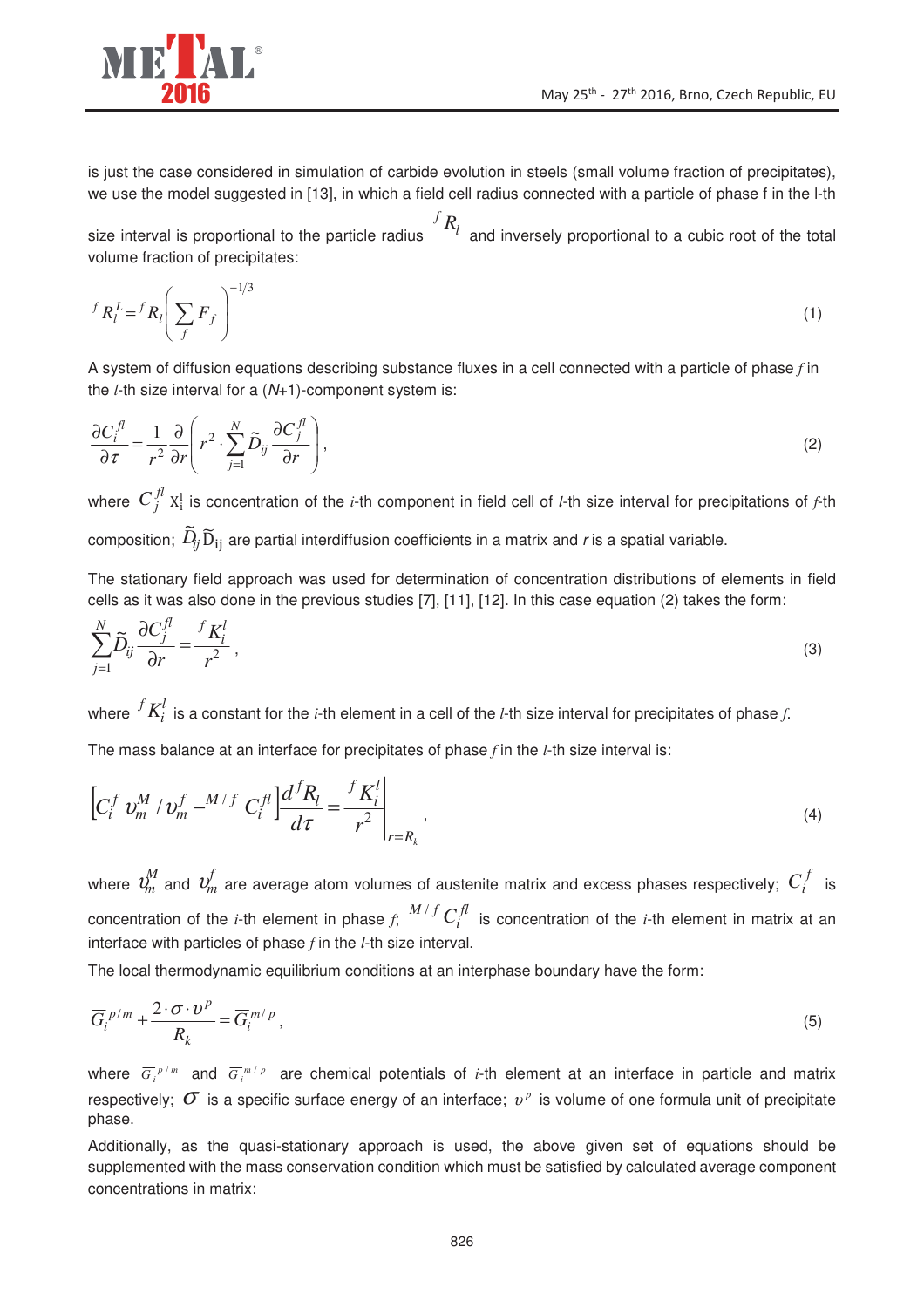

$$
\sum_{f} \alpha_f C_i^f + (1 - \sum_{f} \alpha_f) \overline{C}_i = C_i^0 , \qquad (6)
$$

where  $\alpha_f$  are the mole fractions of precipitating phases,  $|\overline{C}_i|$  is average concentration of solute component in the matrix,  $c_i^0$  is concentration of the *i*-th element in the alloy.

Average values of component concentrations in a matrix are expressed through concentration distributions in cells given by net functions as follows:

$$
\overline{C}_{i} = \frac{\sum_{f=1}^{S} \sum_{l=1}^{m_{f}} f_{H_{l}} \sum_{k=1}^{n_{f}} \frac{{}^{y}C_{i}^{fl}(k_{f}) + C_{i}^{fl}(k_{f}-1)}{2} \left( {}^{f}r_{l}^{3}(k_{f}) - {}^{f}r_{l}^{3}(k_{f}-1) \right)}{\sum_{f=1}^{S} \sum_{l=1}^{m_{f}} f_{H_{l}} \left( ({}^{f}R_{l}^{L})^{3} - ({}^{f}R_{l})^{3} \right)}, \tag{7}
$$

where  $\,m_f\,$  is the number of size intervals for particles of phase  $f\!;\,k_f\,$  is node number in a cell associated with precipitate of *f*-th composition;  $\overline{N}_f$  is the number of particles of phase  $f$  in a unit volume;  $S$  is the number of excess phases in an alloy;  ${}^fH_l$  is the fraction of particles of this phase falling into this interval among the precipitates of all compositions. The value of  $\ ^fH_l$  is calculated as:

$$
{}^{f}H_{l} = {}^{f}h_{l} N_{f} / \sum_{f=1}^{S} N_{f} , \qquad (8)
$$

where  $N_f$  is the number of particles  $f$  in a unit volume:

$$
N_f = \sum_{l=1}^{m_f} \frac{F_f \,^f h_l}{\frac{4}{3} \pi \left(\,^f R_l\right)^3} \tag{9}
$$

The calculation of nucleation rate was performed based on the classical nucleation theory. Nucleation of carbide precipitates in steels was considered by a number of researchers, e.g. by Dutta and Sellars [14], Liu and Jonas [15], [16], Gustafson and Agren [17] and Bhadeshia et al. [18 - 20]. As in [7], we used an approach developed by Liu and Jonas [15], [16], who showed that if the nuclei were formed at dislocations then the rate of nucleation and Gibbs energy of a critical size nucleus can be calculated by the formulas:

$$
J = \rho D_{\text{eff}} X / a^3 \exp\left(-\frac{\Delta G_{\text{crit}}}{RT}\right) \tag{10}
$$

$$
\Delta G_{crit} = \frac{16\pi\zeta^3 \sigma_n^3}{3(\Delta G_{chem} + \Delta G_{\varepsilon})}
$$
\n(11)

where  $\rho$  is the dislocation density;  ${}_{a}$  is matrix lattice period;  $R$  is the universal gas constant;  $I$  is temperature, K,  $\Delta\!G_{cri}$  is the system energy change at the formation of one mole of critical size nuclei of a new phase,  $D_{\textit{eff}}$  and  $X$  are effective diffusion coefficient and concentration of an element controlling the nucleation process. In the case considered the latter are concentrations of carbonitride-forming elements in a matrix at interfaces with carbonitride precipitates and effective diffusion coefficients of these elements in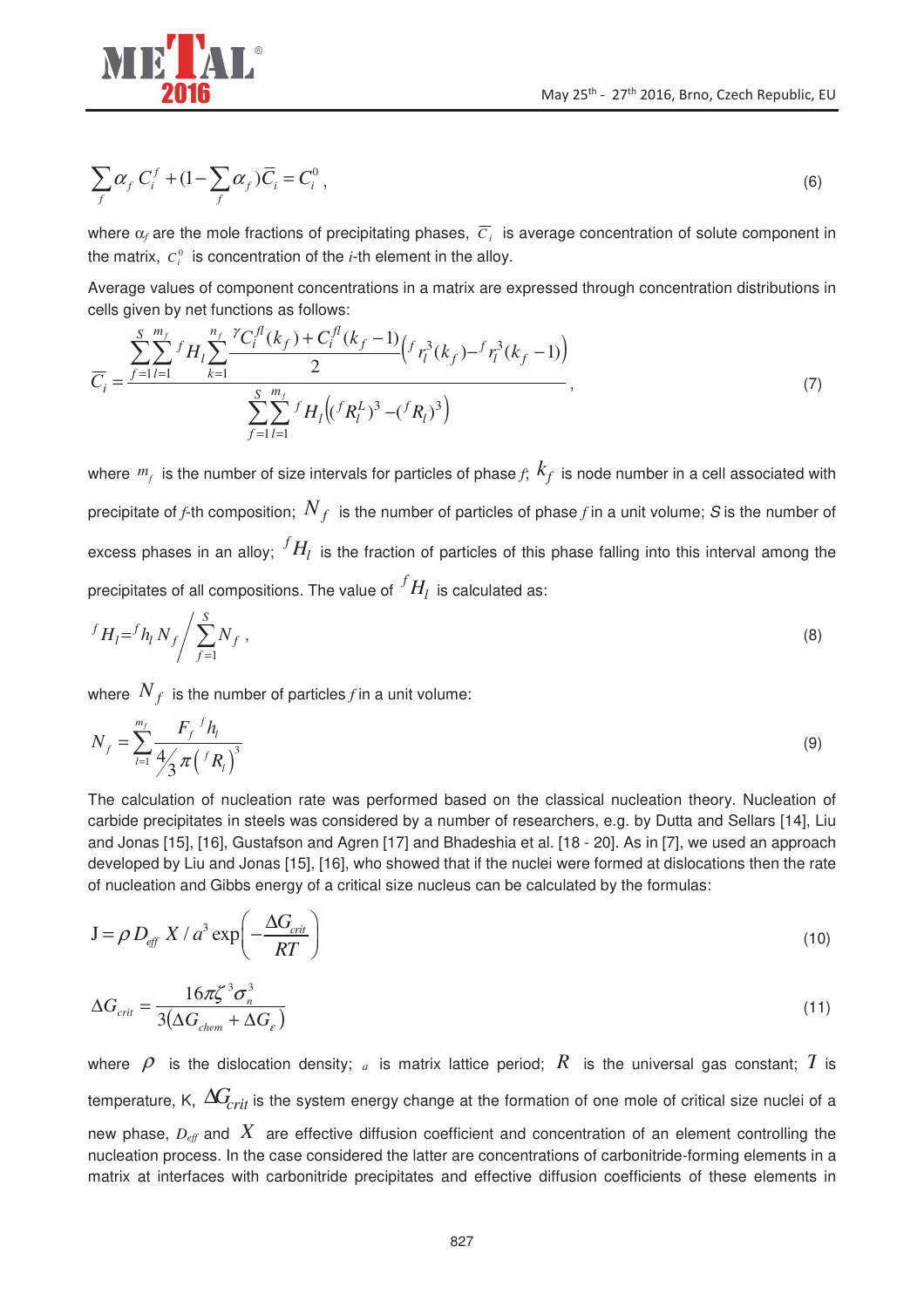

austenite. The  $\sigma_n$  is specific surface energy of a nuclei/matrix interface,  $\varsigma$  is a correcting multiplier to the surface energy of an interphase boundary connected with the presence of dislocations, the value of which falls between 0 and 1, ∆G<sub>chem</sub> and ∆G<sub>ε</sub> are changes of chemical free energy and free energy of stresses at the formation of a new phase unit volume.

## **3. NUMERICAL CALCULATIONS PROCEDURE**

The procedure of numerical calculations is to a great extent similar to that used in [7]. The main difference is that in the present case we consider evolution of precipitates of several phases of complex composition.

The calculation order is as follows.

- 1) Calculation of field cell sizes connected with particles of all excess phases for different size intervals by the formula (1).
- 2) Construction of spatial nets in field cells for all phases and all size intervals.
- 3) Calculation of concentration of elements at cell boundaries corresponding to the mass conservation condition (6).
- 4) Calculation of component concentration distributions in cells and velocities of interphase boundaries for particles of all excess phases in all size intervals by the equations (3)-(5).
- 5) Calculation of precipitate nucleation rate for all excess phases by the equations (10)-(11).
- 6) Calculation of particle size distributions and volume fractions of all excess phases at a new time layer without consideration for the formation of new nuclei.
- 7) Calculation of particle size distributions and volume fractions for all excess phases at a new time layer with consideration for nucleation processes.

The equations (3)-(6) were solved numerically by Newton's method for systems of equations using the finite difference method to calculate the distributions of concentrations of the components in the cells. The asdetermined values of volume fractions of excess phases and their PSDs were used as the initial ones for calculations at a new time layer, etc. This procedure was repeated till the required time was reached.

Separate steps of these calculations are described in more detail in [7], [11], [12].

#### **4. CALCULATION RESULTS**

As an example, in the present study the calculations were performed for precipitate evolution in low-carbon steels, doped with Nb and Ti, under their holding in the austenite region. The steel composition was as follows (wt. %): 0.1C, 0.008N, 0.02Nb and 0.015Ti. The calculations were done for a temperature range of 900- 1000 °C.

According to thermodynamic calculations performed with our program IMP Equilibrium, there are two carbonitrides in equilibrium with austenite in this temperature range. Composition of the first is  $Nb(C_{0.77}N_{0.23})_{0.97}$ and of the second is  $(Ti_{0.85}Nb_{0.15})(C_{0.01}N_{0.99})$ . For convenience, they can be denoted as Nb(CN) and (Ti,Nb)N. So, it was assumed in the simulation that the excess phases are absent at the initial state, and nucleation, growth and coarsening occur under further isothermal annealing. **Figure 1** demonstrates temporal dependences of precipitates volume fractions and average radii at 900, 950 and 1000 °C for a case of complete absence of excess phases at the initial state. The volume fraction of Nb(CN) grows quite slowly with increasing temperature, compared to the (Ti,Nb)N. About 40 000 seconds are required to achieve the volume fraction of this phase close to equilibrium one at 900 °C. With further annealing the volume fraction of these precipitates is not changed and the coarsening stage begins, during which the particle radii increase significantly slower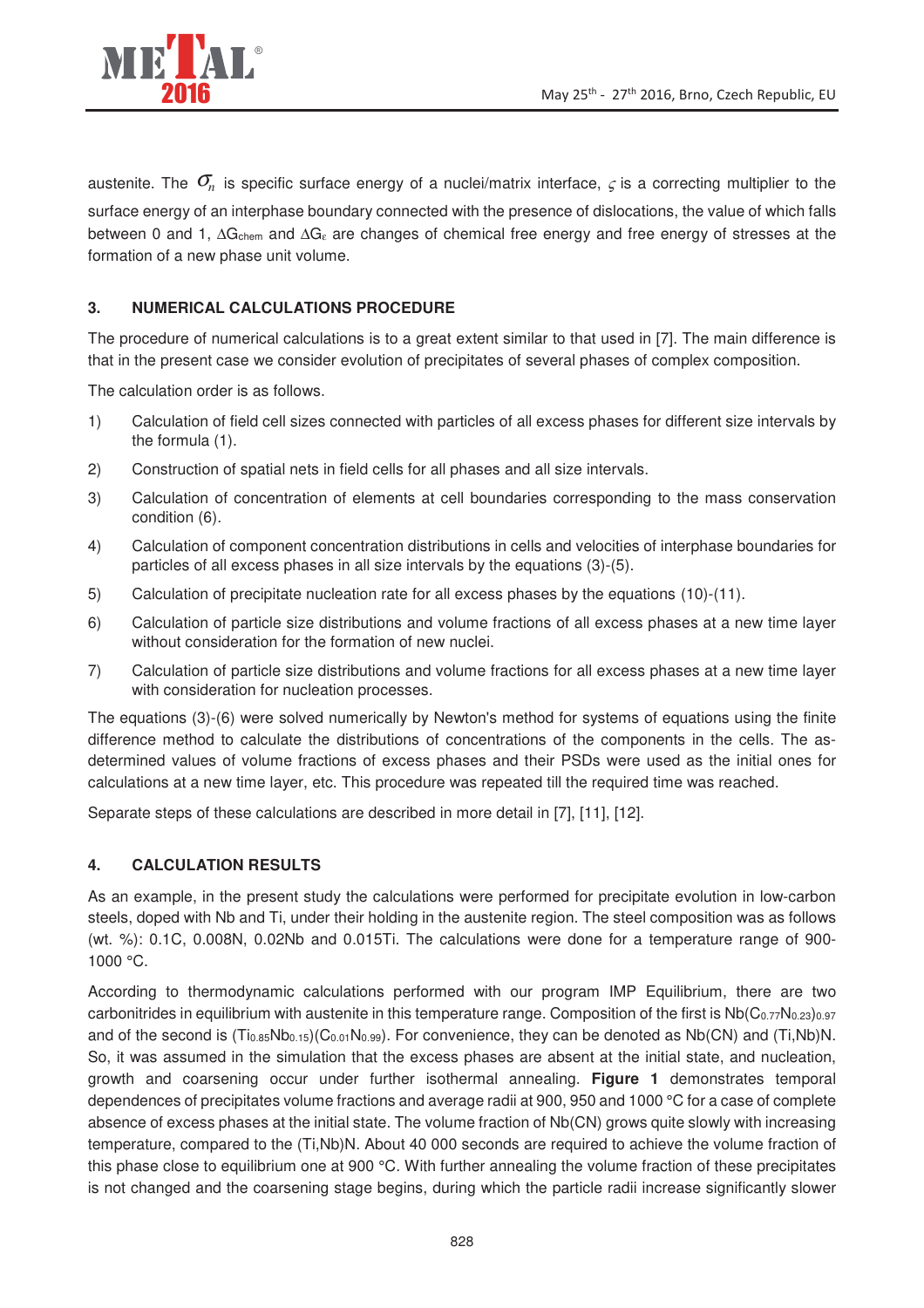

than at the growth stage. Both time to reach the equilibrium value and the equilibrium volume fraction itself of Nb(CN) decrease with temperature increasing.



**Figure 1** Change in volume fraction and average radius of the precipitates under annealing at different temperatures of steel having following composition (wt. %): 0.1C, 0.008N, 0.02Nb and 0.015Ti

The equilibrium volume fraction of another carbonitride phase (Ti,Nb)N is almost independent of annealing temperature in the temperature range 900 - 1000 °C. However, the time to reach the equilibrium volume fraction of this phase and, respectively, the start of coarsening stage decrease with increasing temperature. The latter begins after 300 seconds for (Ti,Nb)N at the highest temperature of the calculations.

#### **5. CONCLUSION**

A method of simulation of precipitate evolution in multiphase multicomponent systems based on the use of the mean field approach has been suggested. This method is a development of the approach worked out previously for two-phase systems. The method suggested enables in the framework of one approach to simulate evolution of complex precipitate ensembles of several phases at different stages, such as nucleation, growth, dissolution, coarsening and intermediate stages. It takes into account finite volume fraction of precipitates, polydispersity of precipitates ensemble and diffusion interaction of elements in the matrix phase. On the basis of the proposed method simulation of evolution of precipitates of two compositions was performed for the system Fe-Ti-Nb-C-N, modelling a real low-carbon low-alloyed steel.